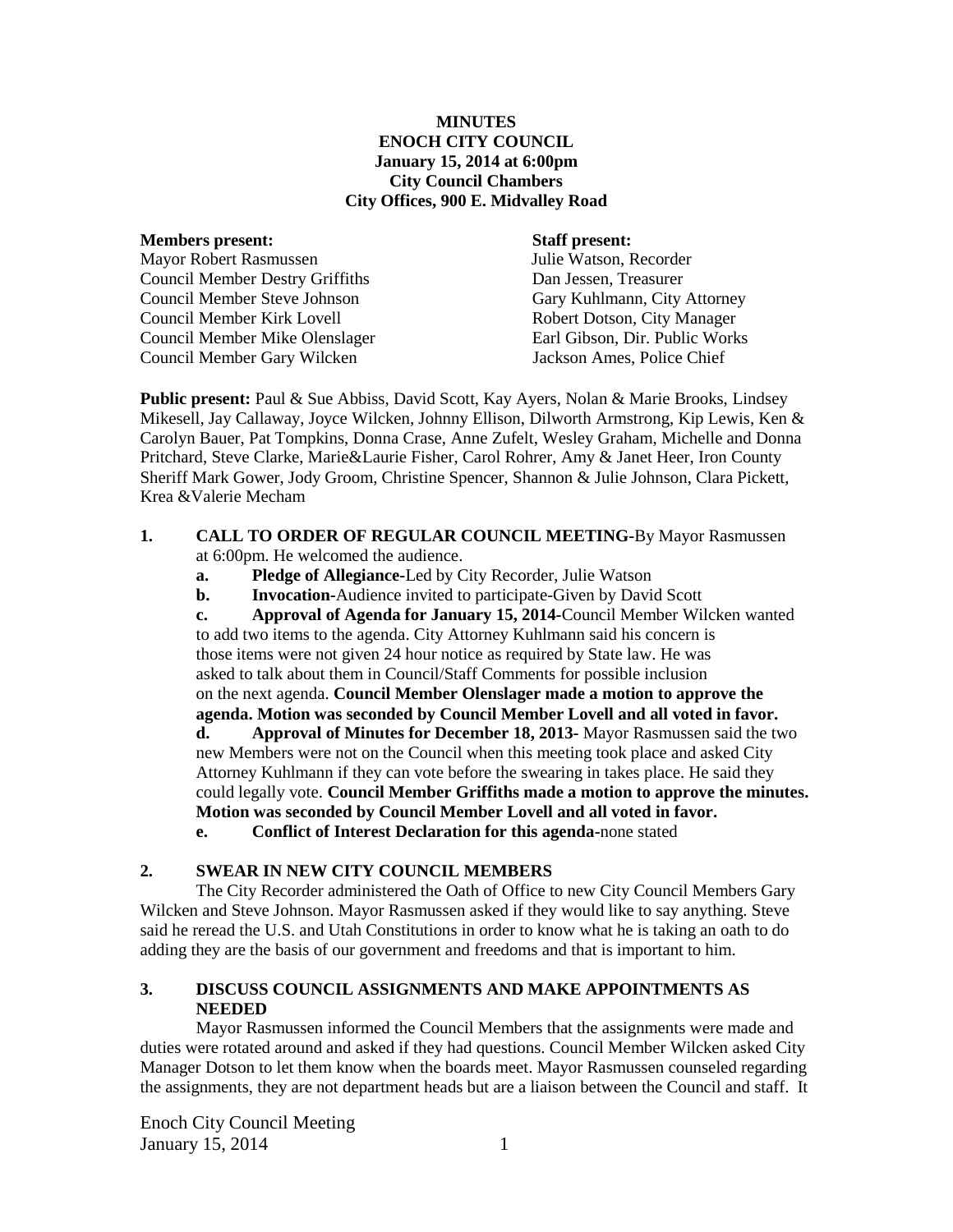is not necessary for them to attend every single thing but to be as involved as possible when work schedules allow. City Manager Dotson said Council Member Johnson is over sewer and refuse and that automatically puts him on the Cedar City Wastewater Treatment Facility Board that meets once or twice a year. Mayor Rasmussen said we will try this and we can make adjustments if needed.

## **4. APPOINT NEW TREASURER AND REAPPOINT CITY RECORDER AND CITY MANAGER-**

Mayor Rasmussen introduced Dan Jessen as the new Treasurer. He asked Dan to tell about himself. Dan said he does not live in Enoch but grew up in New Harmony. He has a finance and business background and has been involved in many different industries. He is excited to be in Enoch and looks forward to working with good people. Mayor Rasmussen asked for a motion. **Council Member Lovell made a motion to reappoint City Manager Rob Dotson and City Recorder Julie Watson and to appoint Dan Jessen as City Treasurer. The motion was seconded by Council Member Wilcken and all voted in favor.** Dan Jessen took the Oath of Office administered by the City Recorder.

#### **5. APPOINT NEW MEMBER(S) TO ECONOMIC DEVELOPMENT BOARD**

Mayor Rasmussen said the two applications to be on this committee are in the packet. City Manager Dotson introduced Jay Callaway saying he has a lot of experience in business as does Jordan Barben who could not be here tonight. We have one Committee member moving away and one going off the committee so we need two replacements. Mayor Rasmussen asked for a motion. **Council Member Olenslager made a motion to appoint Jordan Barben and Jay Callaway to the Economic Development Committee. The motion was seconded by Council Member Griffiths and all voted in favor.**

## **6. PRESENTATION BY IRON COUNTY EMERGENCY MANAGEMENT**

Mayor Rasmussen asked Marie Brooks to give her presentation so the City Council Members will get an overview of what she does. She thanked the City Council for letting her come and explained her role as emergency manager which is to help the City be ready for an emergency or disaster. No one wants to think about disasters but the need to be prepared is essential. This department does not bring money into the County but costs money and no one wants them until something bad happens. She went on to explain her department which covers mitigation to lessen impact, preparedness, response and recovery. Disasters have a major economical impact on communities and many businesses that close never reopen. Are we going to have a disaster? Yes. We have dodged most of them to date but our turn is coming. Some potential threats are severe weather, earthquakes, flooding and fires. The County has an Emergency Operations Plan that outlines how we will respond. Enoch also has an Emergency Plan in place. Continued training makes the response second nature. She encouraged the public to practice fire drills and family disaster plans when the time changes each year. Part of her job is to advise elected officials when disaster strikes. There are mutual aid agreements are in place with neighboring communities, businesses, churches, schools, counties and states.

Lives are saved by the first ones there so she trains CERT teams and Enoch has one. In Iron County we have Reverse 911. Cell phones have to be registered individually but land lines are automatically set up. Go to ironcounty.net to be called in an emergency. She reviewed the chain of command with Sheriff Mark Gower over it all, then Jody Edwards as EMS director and then herself as Emergency Management Director. She showed a short Youtube video describing how EMS managers work in a major disaster. City Manager Dotson has supported this all the way and is serving on many committees. Another tool is NIMS, National Incident Management System devised after 911 when first responders were overwhelmed and could not communicate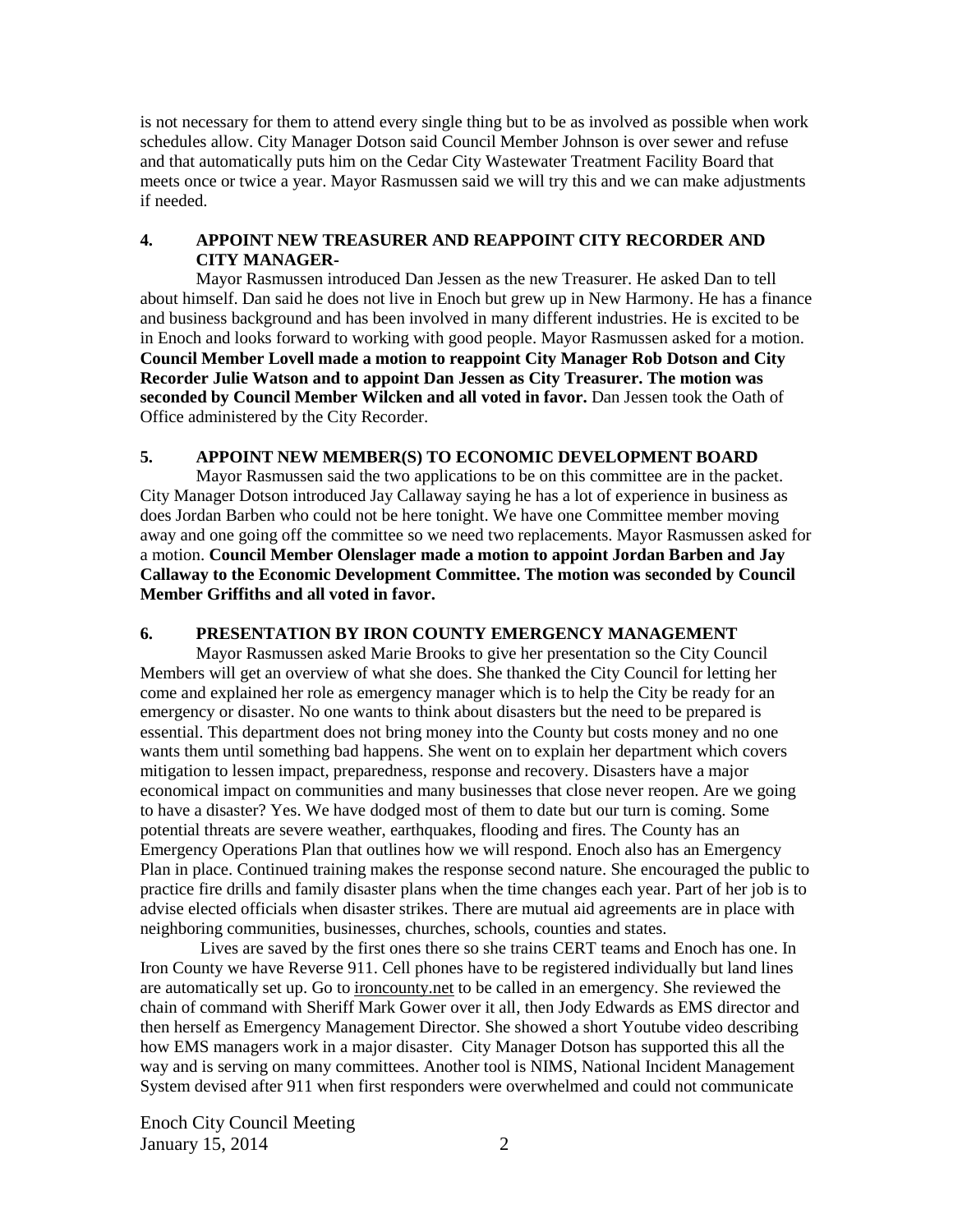adequately. She encouraged the new City Council to take the NIMS courses available online. We don't know what is coming but we can be ready to cope and deal with it. Council Member Johnson asked when FEMA takes over. Marie said local control is always in place over our own disaster. FEMA does not come in and do anything. They are a checkbook only and they have connections. They do not reimburse for private property but help with infrastructure restoration. There is a threshhold of damage to meet per population before they become involved. We go to the County, then to the State and then to the Federal level depending on the scope of the disaster. This is all explained in the NIMS training so they can learn how the chain of command works. Having local programs in place allows communities to handle disasters as they see fit. Mayor Rasmussen thanked Marie for her presentation saying the Council will get up to speed on the NIMS training soon.

## **7. DISCUSS CHANGES TO CODE OF REVISED ORDINANCES, CHAPTER 12-120 REGARDING THE "LAND USE APPEAL AUTHORITY"**

Mayor Rasmussen said we talked about this briefly in the last meeting so it is back for discussion tonight. We are making the changes to our ordinance per changes to State law. He recognized Anne Zufelt in the audience saying she was the Chair Person at the last meeting of the Board of Adjustments which was a few years ago. They only meet when an appeal is brought to them. City Manager Dotson explained we have to have an "Appeal Authority" to hear land use issues only. The name of the board was changed by State law so we can change our ordinance to be in accordance. If someone wants to appeal a land use decision made by the City Council they go to this "appeal authority" which is the last stop before District Court. The City Council has no authority over this board except for who can be on it.

We can change the number of members from five to three to one member if desired. Two of the current five members have moved away now and we had discussed changing the number to three. Council Member Olenslager asked about the ordinance as currently written on page 2 item F. where it says three must vote so if we change to three members does that mean it has to be unanimous. City Manager Dotson said that is a good question. He said we have not worked thru the whole ordinance yet as it depends on what the decision the Council makes on the number of members after which we will make the other appropriate changes. City Attorney Kuhlmann said it should be a majority vote so we could delete F. entirely. They discussed a few other items that would need to be changed depending on the number of members. After more discussion the Council decided and agreed five would be a better number. Mayor Rasmussen verified that we would move ahead with the changes based on five members.

Council Member Johnson said he thinks Land Use Appeal Authority sounds too pompous. We need to show the people there is some possibility to get their way. He likes "Relief Authority" adding the individual must feel like they have a chance of getting a favorable ruling. That is psychology and "Land Use Relief Authority" would be less intimidating Council Member Lovell said. There was more discussion of other details that were confusing and it was noted that all City boards have to meet per open and public meetings law and our ordinances regarding meeting procedures so this ordinance will be structured accordingly and brought back for Council review and discussion on the next agenda.

## **8. SET A PUBLIC HEARING FOR FEBRUARY 5, 2014 FOR CHANGES TO CODE OF REVISED ORDINANCES REGARDING THE "LAND USE APPEAL AUTHORITY"**

Item was struck until changes are reviewed. No motion was made.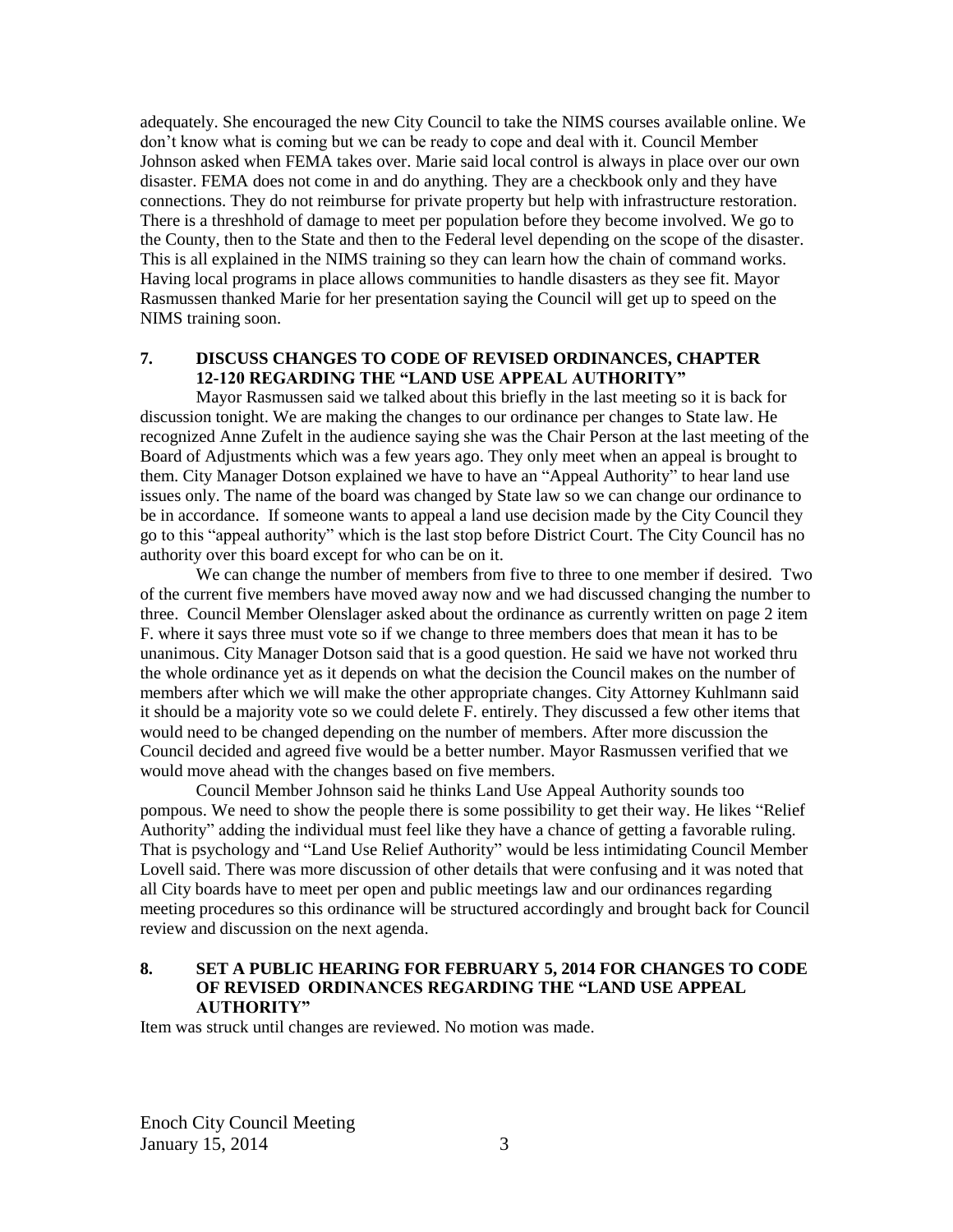## **9. PUBLIC COMMENTS**

Steve Clarke said he wanted to thank the previous members of the City Council adding he thinks our Councils have been excellent and have tried their hardest. Congratulations to new members and he looks forward to their work and to seeing Enoch grow.

Lindsey Mikesell said she had an incident happen on Monday when her six-year old went missing. The PD rushed to their house within seconds and they found her shortly thereafter. She wanted all to know how grateful she is to the PD and she wanted to thank them publicly.

## **10. CORRESPONDENCE-**none

## **11. COUNCIL/STAFF REPORTs**

Council Member Griffiths said he was caught off guard when Council Member Johnson was talking about the name change and agrees sometimes government seems "off putting". He understands the appeal process but psychologically we could be friendlier.

Council Member Wilcken said as we look at budget concerns he is trying to restore some confidence. He thinks the Council can serve without compensation until the budget is in order and proposed that a letter be written that the City Council Members could sign to volunteer to say they don't want to be paid until the budget is in proper order. This would be voluntary. City Attorney Kuhlmann said each member can do that individually. There is no requirement to say they have to take the pay but they should write their own letter to say they don't want the pay adding his concern is that a drafted form letter makes it look like the City is saying "we want you to waive your pay" and that is coercion. Nothing stops you from doing it individually. Council Member Wilcken said the sewer fund has grown large and he would like to suggest we adjust the fee schedule to reduce the charge for sewer and create an enterprise fund for drainage. With the dollar amount we reduce the sewer charge we could create the drainage fee and not raise the total utility bill for the residents. We would then take the money collected in the new drainage enterprise fund and use it to mitigate flooding. City Manager Dotson explained as an enterprise fund they are required to make a profit and you don't know until the end of year what the dollar amount is going to be. We could possibly take \$2 of the sewer fee and create a fee for storm drainage as an enterprise fund bearing in mind the money has to be used for storm drainage only. This is doable and worth discussing further.

Council Member Olenslager reported the Water Board was told the existing well we had hoped to partner in is off the table and we are proceeding with BLM to drill two test wells east of I-15. He also thanked Julie for putting information in the newsletter so residents can find information about City business online.

Council Member Lovell reported the Economic Development Committee meets tomorrow at 6:00pm. He welcomed the new members and encouraged the public to attend. He said he would like us to revisit our City logo. We have enough talent in the City that perhaps we could have a contest with the goal of reducing the number of colors in the logo. The current one is expensive to reproduce with ten colors in it. City Manager Dotson said the Economic Development Committee wants that too. They have their own logo which might be a good place to start. If we hold a contest the City Council could be the judges.

Council Member Johnson said he is getting up to speed with his new assignments so he has no report. He said he wants to apologize to some residents who voted for him as some wanted to eliminate the position of City Manager and he just voted to reappoint the City Manager. He said he now knows good reasons for the position of City Manager to exist and he has no other plan to fill the vacuum that would be created without one so he voted to reappoint him.

Mayor Rasmussen reported he wants to start on the budget process earlier than normal and wants to set some dates on how to work thru this so we are all on board. The Council Members need to spend some time on this and that will mean meeting with City Staff to go over budgets. They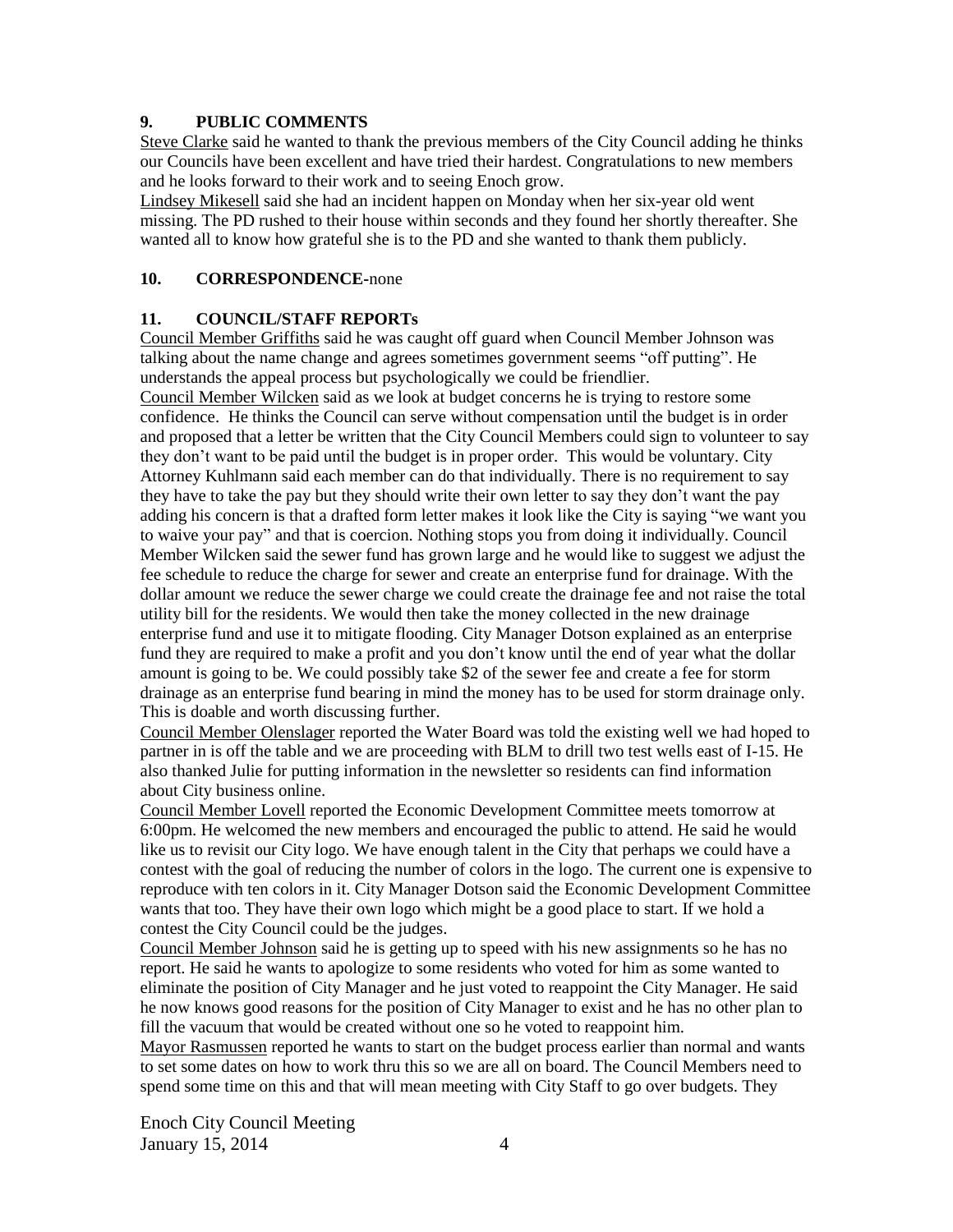need to get a feel for what needs to be done and how to do it. Usually we start in March but will get right into it. He instructed the Council Members to set meetings with their departments and start learning what they need in their budgets. We have a new treasurer and he is learning too and will be involved in the budget from start to finish. We have compliance dates for the State and this gives time go thru things and not feel rushed to meet those dates. He told them to plan to be ready by February 19<sup>th</sup> to report back on their findings. He instructed them to coordinate thru City Manager Dotson to meet with each department and to give advance notice so schedules can be worked out.

Council Member Wilcken said a hot topic was the PD and we need a good open discussion. He would like to have some numbers from the Sheriff so we can talk "apples to apples". There was considerable discussion with the instruction from City Attorney Kuhlmann being that you can't formally ask for a bid without putting out an RFP (Request for Proposal) and noticing it per State law. The City Council would have to formally decide they want to seek this and then go thru the process as defined by law. It was suggested the Sheriff's budget is a public record and is available for anyone to see to make an informal comparison. City Attorney Kuhlmann said Mayor Rasmussen could hold a straw poll tonight to determine if they want it on an agenda. Mayor Rasmussen asked for a roll call vote. Council Member Griffiths said he is torn on that but wants to retain the PD however the community needs to heal from the rift caused by this and there were promises made to look into it. Council Member Lovell asked is this healing or reopening old wounds. If there was negligence or a major issue with our PD it would be different but that is not the case. Council Member Lovell said "no" on the agenda item and Council Member Olenslager agreed adding he is satisfied with the PD. If the budget drives going out for proposals then let's do it later. Council Member Wilcken said it is about the budget now so he votes "yes". Mayor Rasmussen said as he is not inclined to go that way now until the budget is done. Council Member Johnson said the truth shall set you free. When working on the Declaration of Independence the Founding Fathers said there is no topic so terrible we should not at least talk about it. There have been calls for transparency from the people of Enoch. Mayor Rasmussen said he does not disagree with transparency but getting a bid involves a lot more than just asking for it. We need to go thru the budget process first to see what we want to pay for and how to do it. This is putting the cart before the horse. Council Member Wilcken said how do we discuss it if we don't know the figures? Mayor Rasmussen said you need to visit with Chief to see what his budget is and then find the Sheriff's budget online to see his figures. Council Member Wilcken said this is about getting the process in the open to get the figures so we know what we are dealing with. Council Member Lovell suggested he visit with Chief Ames and look at past figures to see if cuts can be made. The Sheriff's numbers are available online. It should not be on table that we don't want to maintain our PD. We had several public hearings and this is not a secret. Council Member Wilcken insisted again we need numbers. Mayor Rasmussen said we don't need to go out for numbers unless there is a problem and it is too early for that. City Attorney Kuhlmann said there was not a request for proposal so there are no official figures to talk about. If you want to go there do the process. Don't talk about something that was not official City Attorney Kuhlmann counseled. Council Member Wilcken said we need to be able to make comparisons of the costs per officer. City Attorney Kuhlmann said again that is all public record. You can look at the Sheriff's budget and see what he spends. Mayor Rasmussen said we will wait and go thru the process when and if there is a reason to do so. Council Member Wilcken said he never said he wanted fire the PD, just get the figures.

City Manager Dotson asked the Council for the best contact method for each of them. Email for Council Member Wilcken, Griffiths and Johnson and text is best for Council Member Lovell and Council Member Olenslager. In an emergency we call. He asked if they would like to have an orientation like we did two years ago when three of the Council was newly elected. This is information that is specific to Enoch City unlike the recent Elected Officials training they

Enoch City Council Meeting January 15, 2014  $\overline{5}$